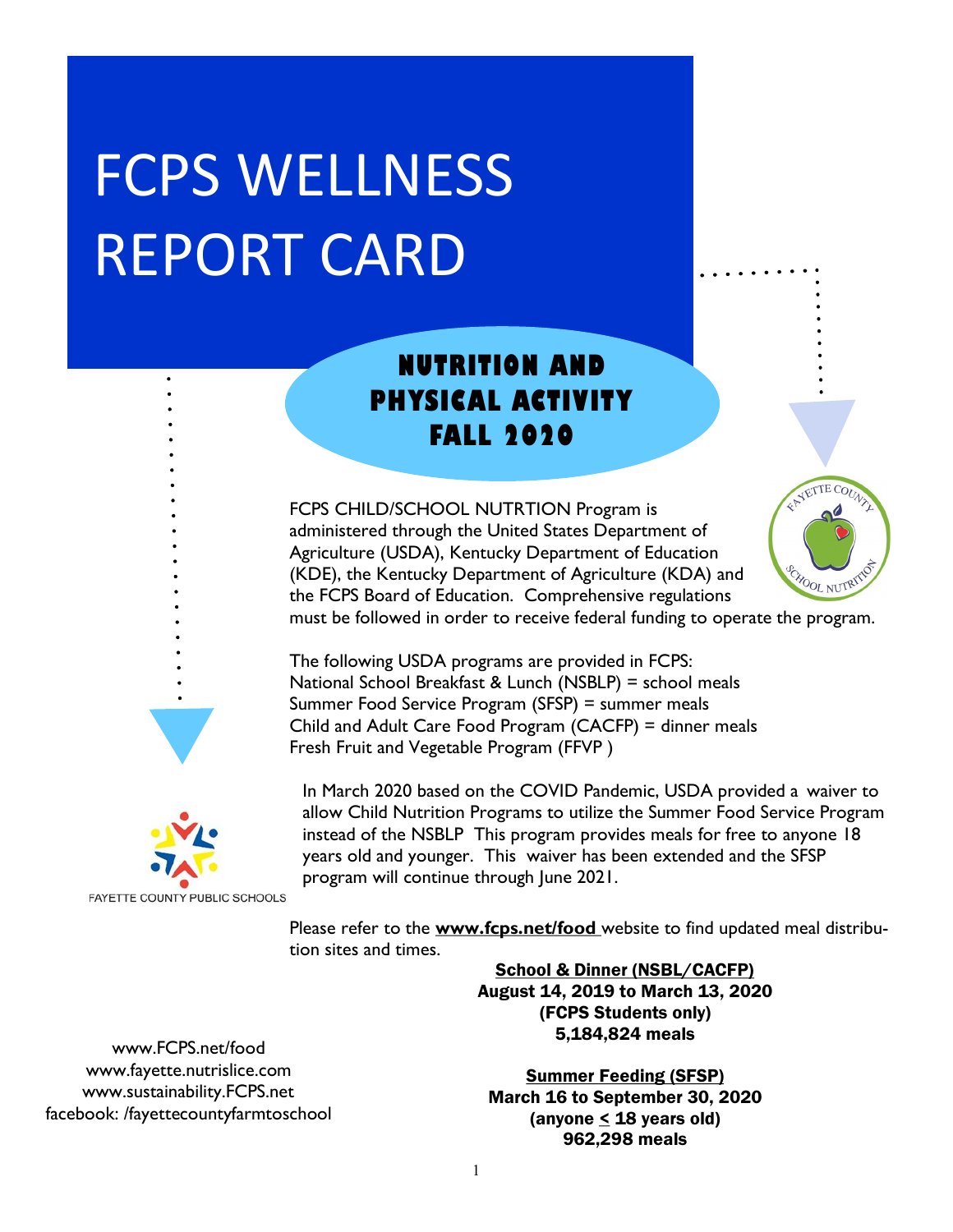## USDA MEAL REGULATIONS

#### Breakfast meals consist of grains, fruit & dairy. Lunch/Dinner meals consist of protein, grain, vegetable, fruit & dairy.

- $\triangleleft$  Protein = lean meats, plus vegetarian options
- Grain = whole grain rich items including breading on entrees
- Fruit = fresh and canned variety
- Vegetables = fresh, frozen and canned variety
- Dairy = fat-free and 1% milk options

### SAFETY PROTOCOLS FOR COVID-19

upon students returning to in-person school, Child/School Nutrition will continue to follow protocols to ensure safety (safety protocols subject to be adjusted as needed)



#### **Enforce Hand Washing**

Ensure that all students and staff wash their hands before and after meal service



#### **Disinfect Surfaces**

We will disinfect surfaces regularly.



#### **No Sharing Food**

We will eliminate share tables and students sharing food..



#### **Review Food Allergy Plans**

Before school resumes, teachers and school leaders will review food allergies, and 504 plans and IEPs to ensure accommodations are provided.



#### **Grab and Go Breakfast**

Breakfast will be available for students to pick up and take to the classroom upon entering school.



#### **Lunch Service**

Lunches will be single serve meals, with disposable containers and plastic ware. Self-service food stations and condiment stations will be removed.



#### **School Driven**

Based on the facilities and student enrollment at each school, cafeteria managers will work with principals to determine eating and serving arrangements to maximize social distancing based on available space. Options include serving lines, pick-up stations or meal delivery, with students eating in cafeterias, gyms, or classrooms.



#### Safety Measures and Personal Protective Equipment

Child nutrition staff follow standard operating procedures regarding food safety and COVID-19 safety procedures (including masks, social distancing, plexiglass barriers, and additional disinfecting of surface and high contact areas).